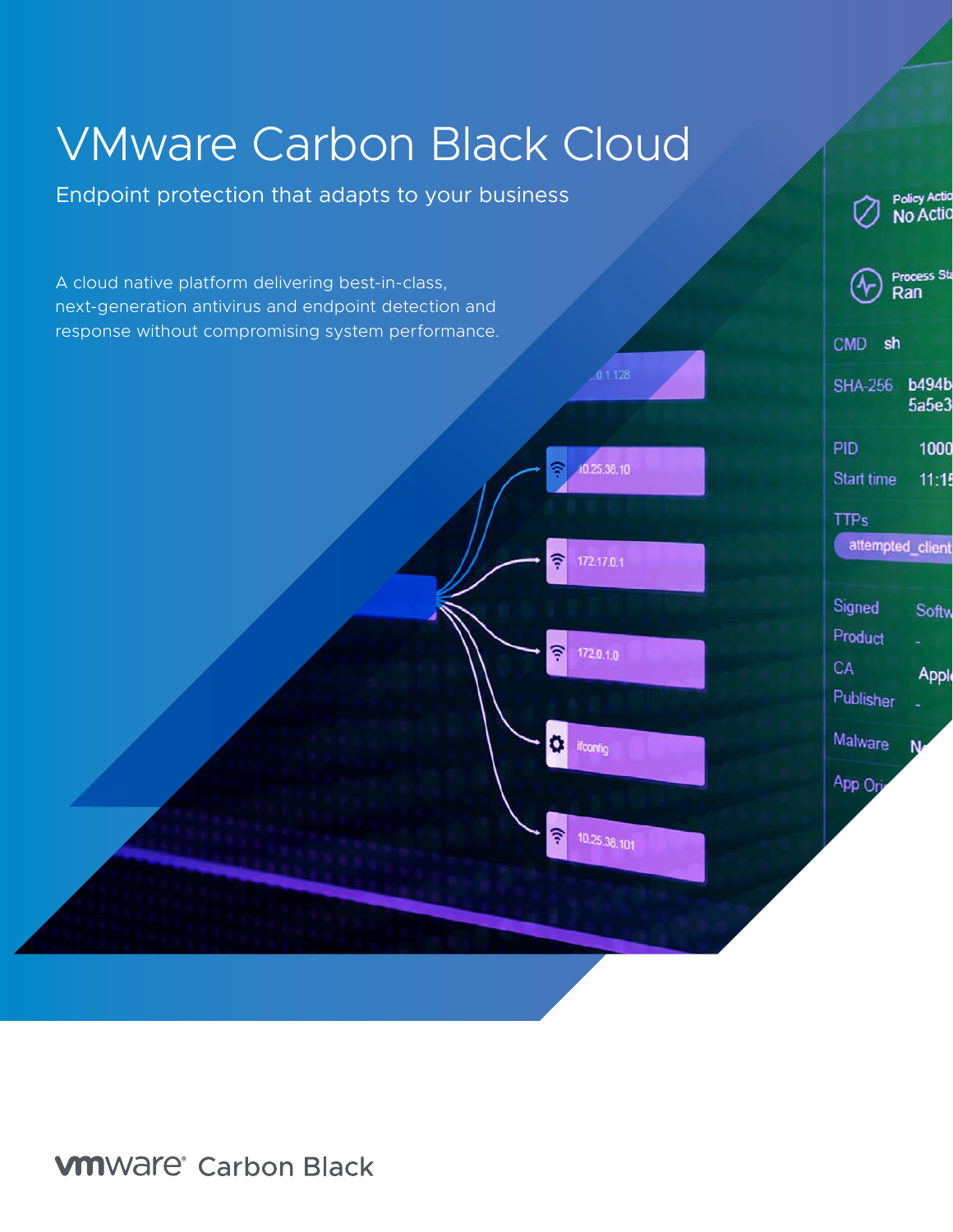#### CYBERATTACKS MATURE

6 Trillion Estimated damages from cybersecurity attacks by 2021<sup>1</sup>

70% Of attacks featured lateral movement 2

57X Predicted increase in ransomware damages from 2015-2021 3

## 56%

Of breaches took months or longer to discover<sup>4</sup>

27% Are confident that antivirus will protect them from ransomware 5

## Adaptive Prevention Delivers Better Protection

The majority of today's cyberattacks feature advanced tactics such as lateral movement and island hopping that target legitimate tools to inflict damage. These sophisticated hacking methods pose a tremendous risk to targets with decentralized systems protecting high-value assets, including money, intellectual property and state secrets.

VMware Carbon Black Cloud™ thwarts attacks by making it easier to:

- Analyze billions of system events to understand what is normal in your environment
- Prevent attackers from abusing legitimate tools
- Automate your investigation workflow to respond efficiently

All of this is unified into one console and one agent, so that infrastructure and InfoSec teams have a single, shared source of truth to improve security together.

" VMware Carbon Black is essentially our Swiss army knife. We can do a lot of different things with a lot of information. The overall coverage and overall response times were greatly improved from what we had before. For us it was a no brainer."

CARL ERICKSON, CISO, JOHNSON CONTROLS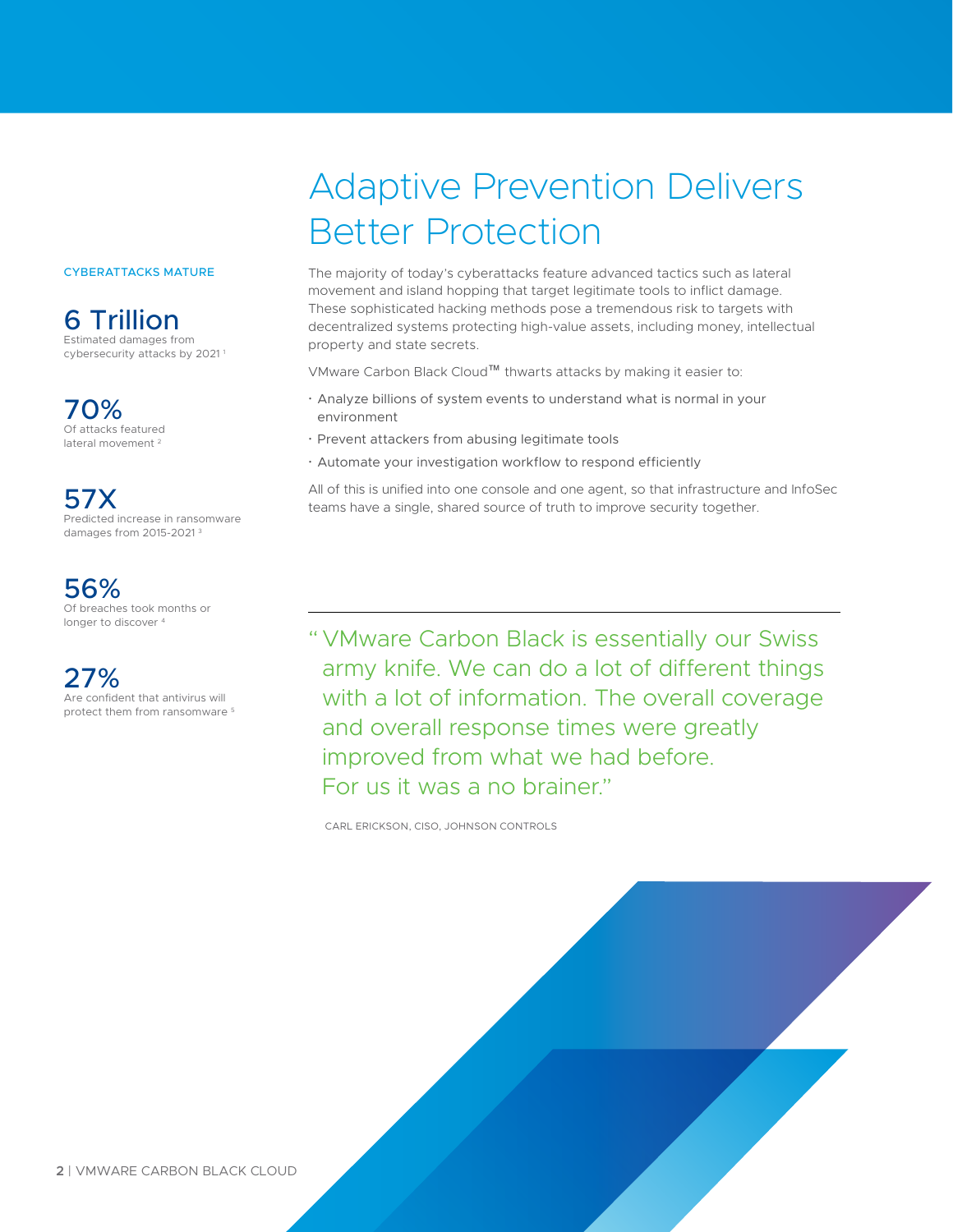## One Platform for Your Endpoint Security Needs

defend against a variety of threats. VMware Carbon Black Cloud consolidates multiple endpoint security capabilities using one agent and console, helping you operate faster and more effectively. As part of VMware's intrinsic security approach, VMware Carbon Black Cloud spans the system hardening and threat prevention workflow to accelerate responses and



### **Gartner A VISIONARY**

Gartner Magic Quadrant for Endpoint Protection Platforms • August 2019 (as Carbon Black)



**RATED 4.5 OUT OF 5**

A Gartner Peer Insights Customers' Choice for Endpoint Detection and Response Solutions • 2020\*



#### **MARKET LEADER IN MALWARE & REAL-WORLD PROTECTION TESTS**

AV-Comparatives\* April 2020



#### **LEADER IN DETECTING THREATS**

MITRE ATT&CK™ EDR Evaluation • 2020



AV-TEST Product Review and Certification Report • 2020



**BEST CYBERSECURITY COMPANY BEST ENDPOINT SECURITY SOLUTION**

Cybersecurity Excellence Awards • 2019

### Endpoint standard – next-generation antivirus and behavioral EDR

Analyze attacker behavior patterns over time to detect and stop never-seen-before attacks, whether they are malware, fileless or living-off-the-land attacks.

#### Managed detection – managed alert monitoring and triage

Gain 24-hour visibility from our security operations center of expert analysts, who provide validation, context into root cause and automated monthly executive reporting.

#### Audit and remediation – real-time device assessment and remediation

Easily audit the current system state to track and harden the security posture of all your protected devices.

#### Enterprise EDR – threat hunting and containment

Proactively hunt for abnormal activity using threat intelligence and customizable detections.